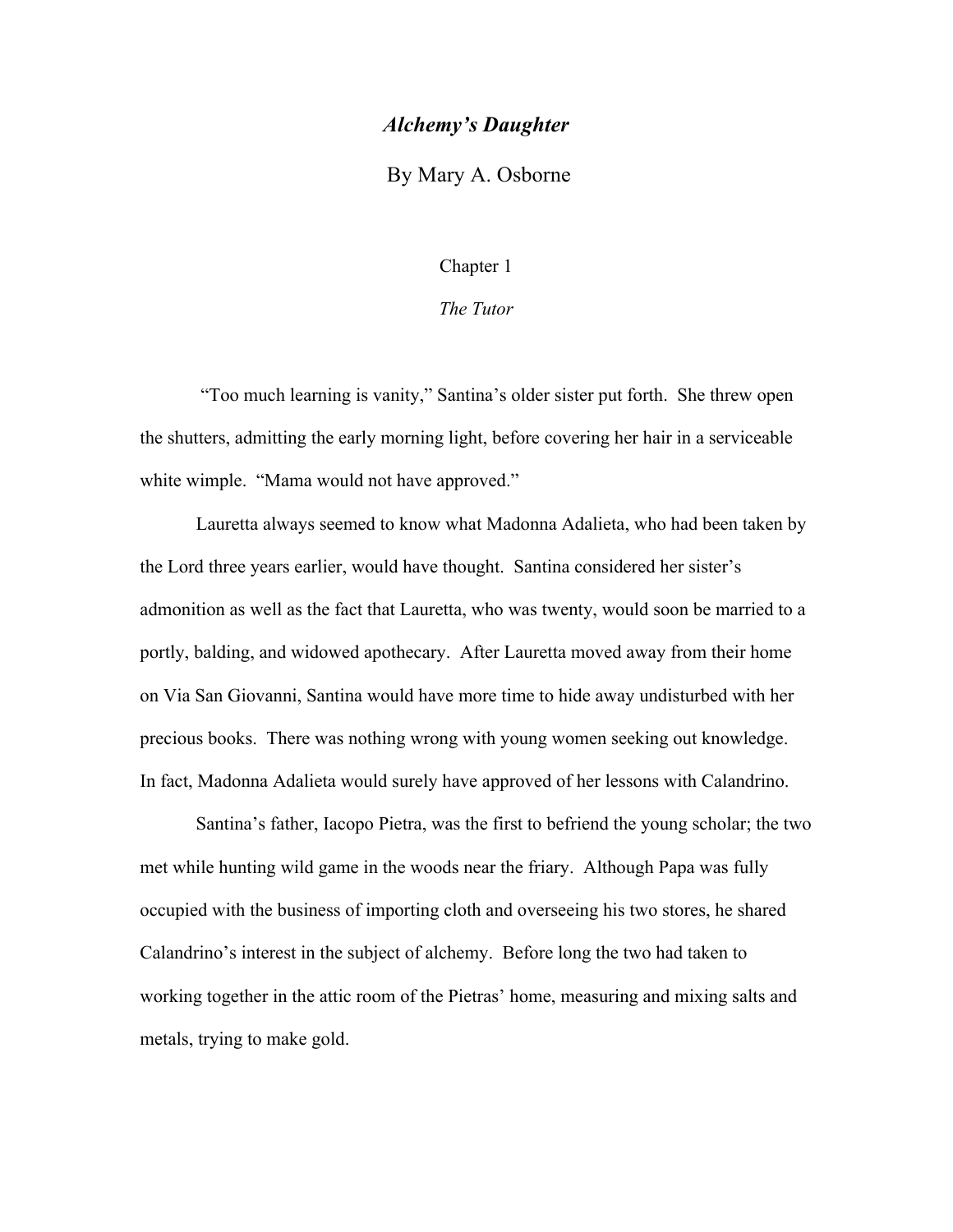*He is the most learned man in San Gimignano,* san jee mee NYAH noh, Papa always said. He could speak Latin, Arabic, Greek, and French. Calandrino, an orphan, was given to be raised by the good friars of San Damiano, although he was not called to the mendicant life and took no vows. When he was just ten years old he went to Sicily to serve as a page for Sir Ugo, a knight of the Hospitaller Order of St. John. Sir Ugo had been to the Holy Land years before, and he had taught Calandrino wondrous things about alchemy and Arabic medicine.

Calandrino, five years Santina's senior and possessed of many gifts, was unlike the other men in her village, for he encouraged her ambition to improve her mind. No doubt Madonna Adalieta would have done the same. "Mama read Dante. She taught all of us Latin," Santina reminded Lauretta. She pulled a mulberry-colored gown over her head. "She would not begrudge me an education."

"Pay me no heed if you will, but you will never find a husband if you persist in this manner."

"The jeweler from Certaldo might marry Santina," offered Isabella, who was arranging her pretty blonde hair in numerous braids and ribbons, trying to copy the style of a noblewoman she had seen. Santina's youngest sister, who was in love with the blacksmith's son, regretted that she was fourteen and too young for marriage. "I heard him asking Ruberto about you at the store," she said when Santina looked at her skeptically.

"I have no interest in marrying," she mumbled. The mere mention of the jeweler soured Santina's mood, not because the man was distasteful in any particular respect, but because he was the unexceptional type of man Papa would choose for her. Trying to put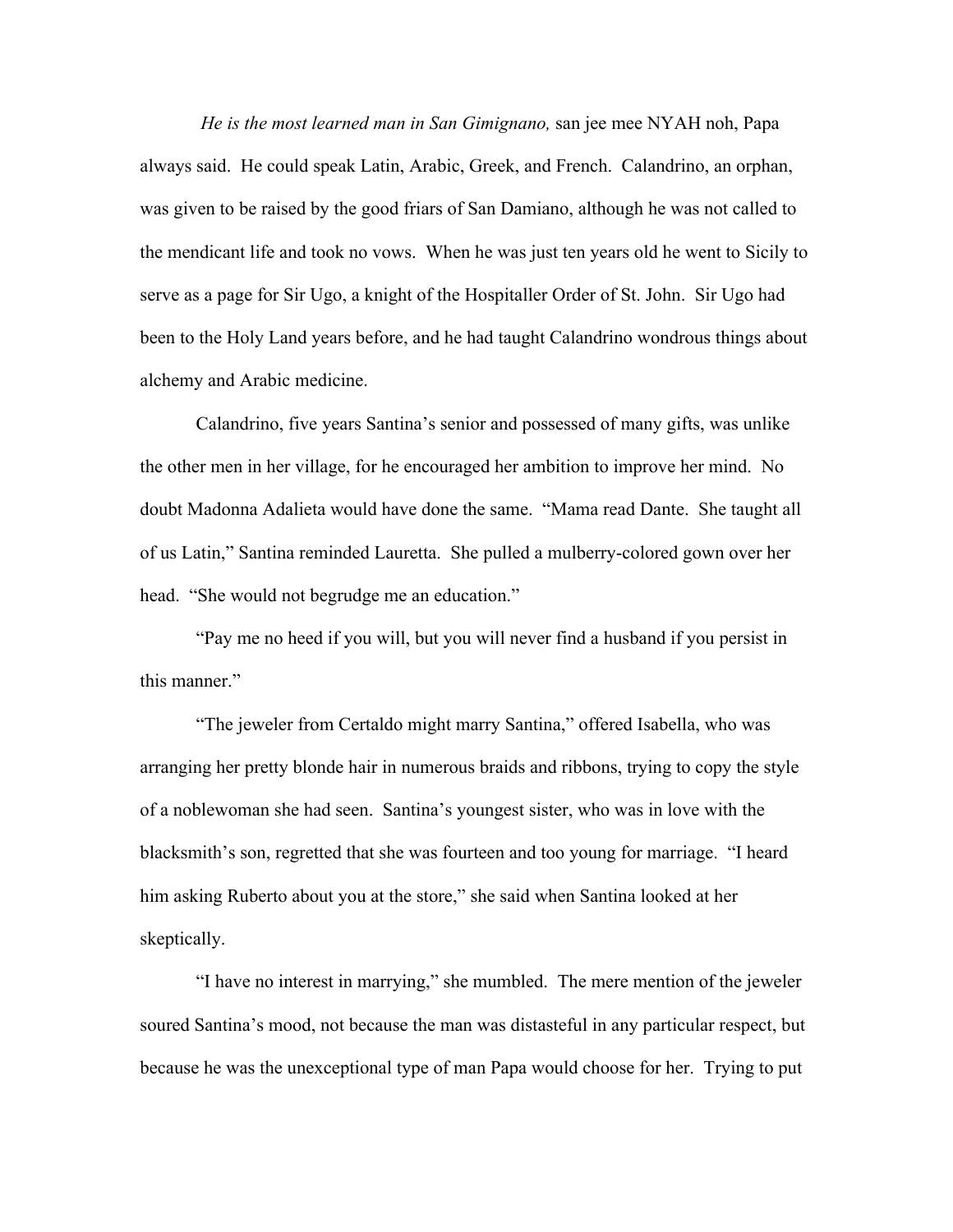the jeweler out of her mind, Santina picked up Aristotle's *De Caelo*, "On the Universe," and started out the bedroom door.

"Not yet," Lauretta called. She held up Mama's illuminated *Book of Hours*, which contained devotions to be read at various times throughout the day. Obediently, Santina paused to pray.

When the hour of *prime* finally neared, Santina gladly left Lauretta and Isabella to the work of candle making and departed for her lesson. Although it was less than an hour's journey by foot to Calandrino's cottage, young ladies did not travel unescorted and Giacomino was made to accompany her. Giacomino was the son of Margherita, who had served as Mama's beloved maidservant and now tended to Mama's daughters. He seemed more like a brother to her than Papa's employee, and he made no secret of his disdain for the task to which he had been assigned.

"I'll be missed at the shop," he complained, as they started out on Via San Giovanni.

"I am grateful to you for taking time away for my sake," she replied. It was the truth, even though she knew full well that Giacomino often wandered off to his favorite food stalls, taverns, and bakeries when he was meant to be delivering cloth.

With Giacomino lagging a few steps behind, Santina hurried along the route she had taken countless times. It was a summer-like May morning, the main road was perfumed with a pungent mix of ripe cheese, fresh-baked bread, butchered meats, horse dung, and human sweat. Santina moved through the thoroughfare that was crowded with merchants selling their wares, housewives carrying baskets, gentlemen in wide-sleeved tunics and assorted hats, ladies in bright-colored dresses, a cleric en route with a holy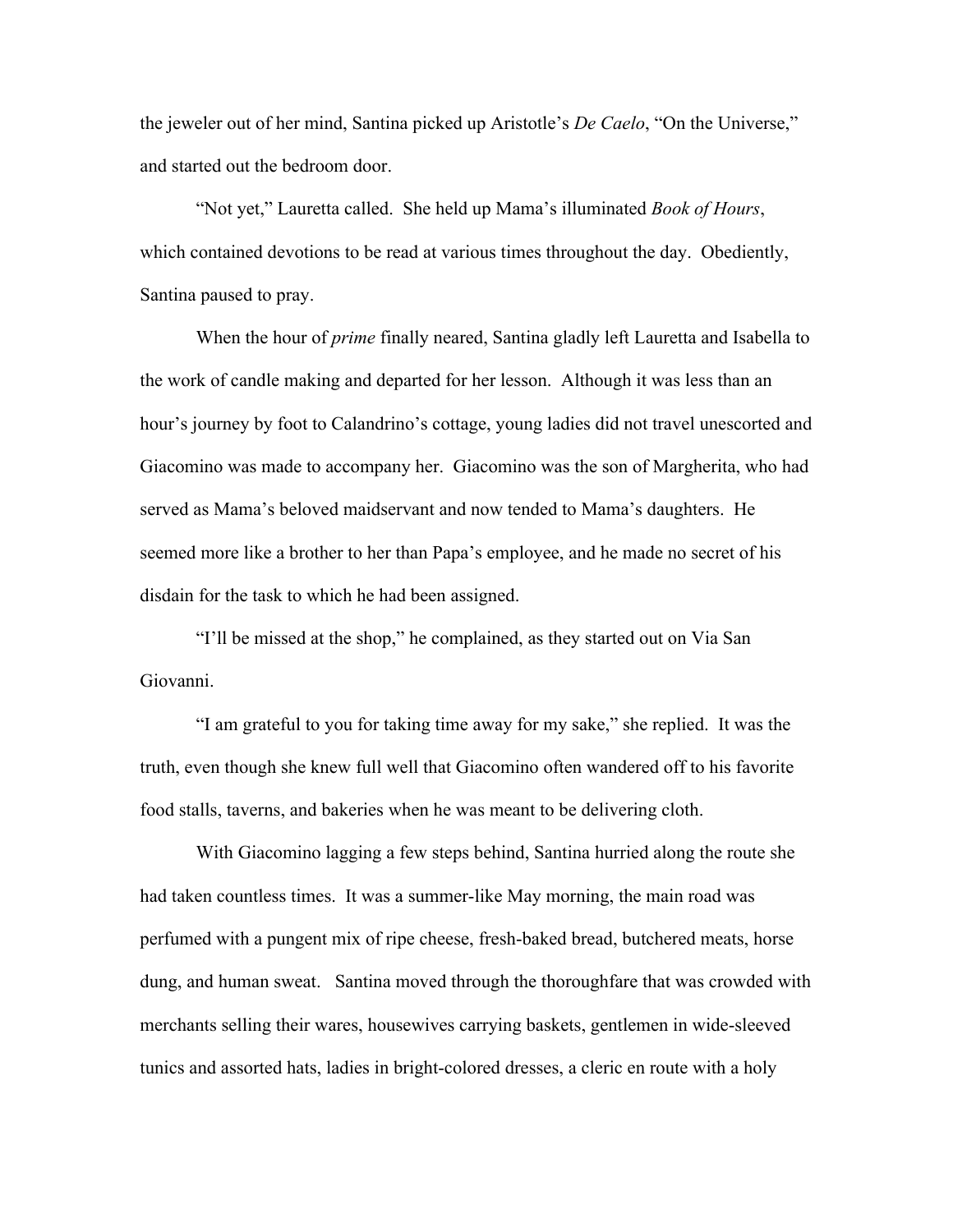relic, and barking dogs. She paid little heed to Giacomino's mood or the townsfolk who bid her *buon giorno*, for her thoughts were all of her morning lesson with Calandrino.

Although she tried to reflect upon her assigned reading and prepare a clever discourse, Santina thought mainly of the wonders of the young scholar and the joy of another Wednesday beyond the village wall. Papa paid Calandrino a few *soldi* each week for tutoring Santina, although it was Calandrino who had initially proposed the arrangement. Having taken note of Santina's keen intellectual curiosity—as well as her appearance in her new ladylike gown, she dared to hope—Calandrino thought to offer lessons in Greek and philosophy. While Papa was not convinced that Santina's imaginative mind required improvement, he knew that the promising young scholar was in need of additional funds.

Calandrino had recently returned to the quietude of his beloved Tuscan countryside following his fourth year at the University of Bologna. Although he had not yet completed his studies, his reputation as a scholar had grown. He had a patron, Master Leolus da Firenze, who was a physician in Bologna. Master Leolus had charged him with the translation of certain writings by the Arab philosopher and physician, Avicenna, concerning the treatment of wounds. Despite his rising stature, Calandrino had not forgotten Papa or his interest in the art of alchemy. Upon his homecoming, the two promptly sequestered themselves in the attic room where they resumed their alchemical experiments. With Calandrino's many commitments in mind, Santina felt honored that he chose to serve as her tutor on Wednesday mornings.

Continuing past Papa's draper's shop en route to the scholar's home, Santina reached the busy city square with the octagonal well in the center, the Piazza della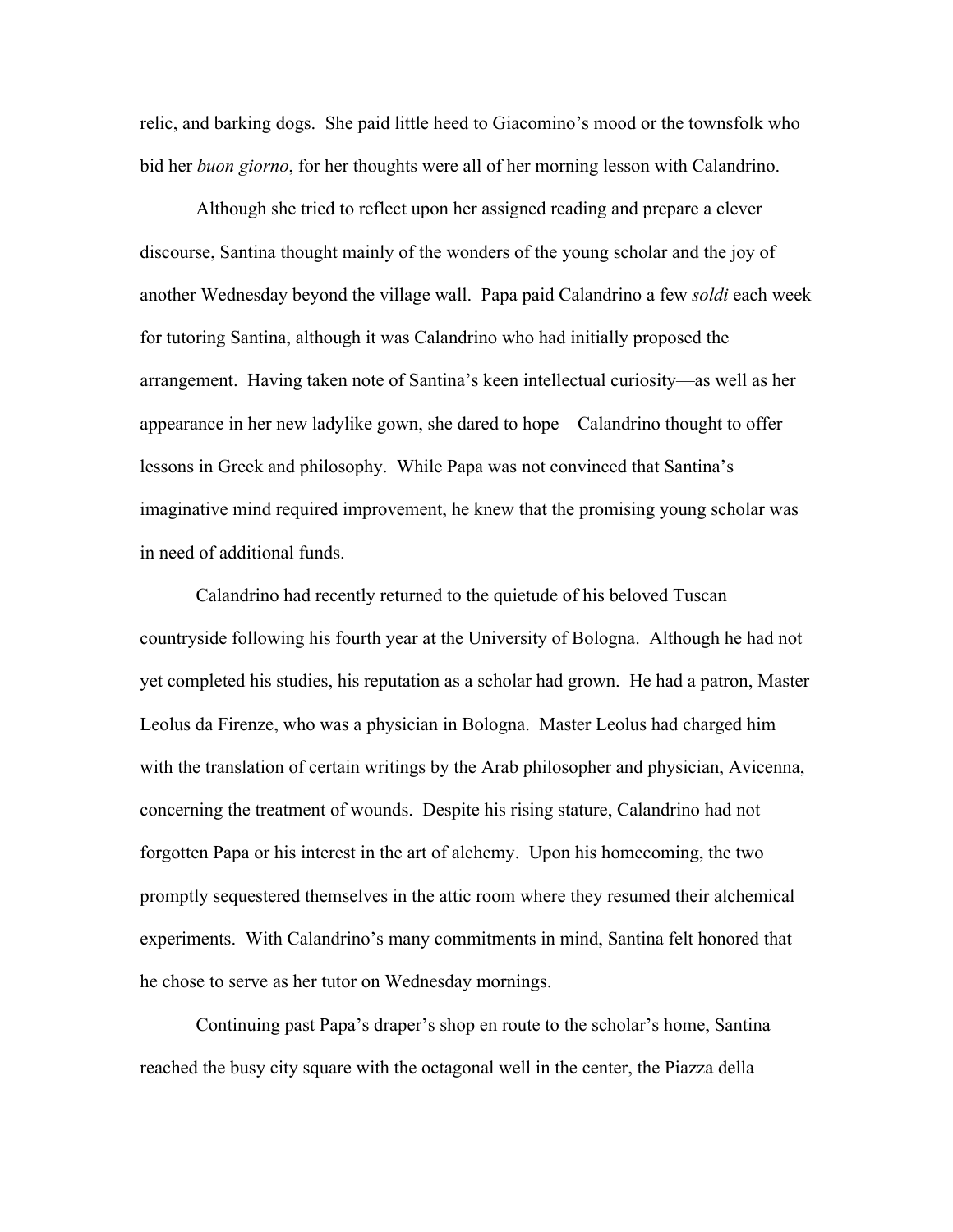Cisterna*.* Years ago, when Mama went to the square to do the marketing, Santina used to play with her sisters on the stone steps leading to the well. Sometimes she would gaze off into the distance at the soaring brick towers built by Tuscan nobility long before she was born, and she would imagine the world that existed beyond those towers, beyond the village wall, beyond all of Tuscany.

Now, at seventeen, Santina gladly departed the square and soon passed beneath the Roman arch of the north city gate. She traveled along the Via Francigena, the road that led all the way to France, into the hills of rolling Tuscan countryside, and moved up along rocky terraces planted with vineyards and olive orchards. When at last she came to a wide expanse of grassy meadow, the enormous bell tower of San Damiano came into view. She had been here before with Papa on numerous occasions. It was the place where Calandrino once pointed out the St. John's wort growing wild.

The herb-filled meadow fronted the scholar's one room cottage—timber frame with stones around the door and windows—on the outskirts of the friary grounds. Santina thought the tiny shelter that belonged to the brothers of San Damiano was quite splendid, but Lauretta thought it peculiar that such a learned and refined young man chose to reside beyond the wall.

Upon arriving there was no need for Santina to knock on Calandrino's door, for she spotted him even before she crossed the meadow. Giacomino, having safely delivered his charge, disappeared into the surrounding wood without a word to Santina, whose eyes were fixed upon the scholar. Bow in one hand, pheasant in the other, there was little about Calandrino's appearance that suggested a life committed to the study of natural science and philosophy.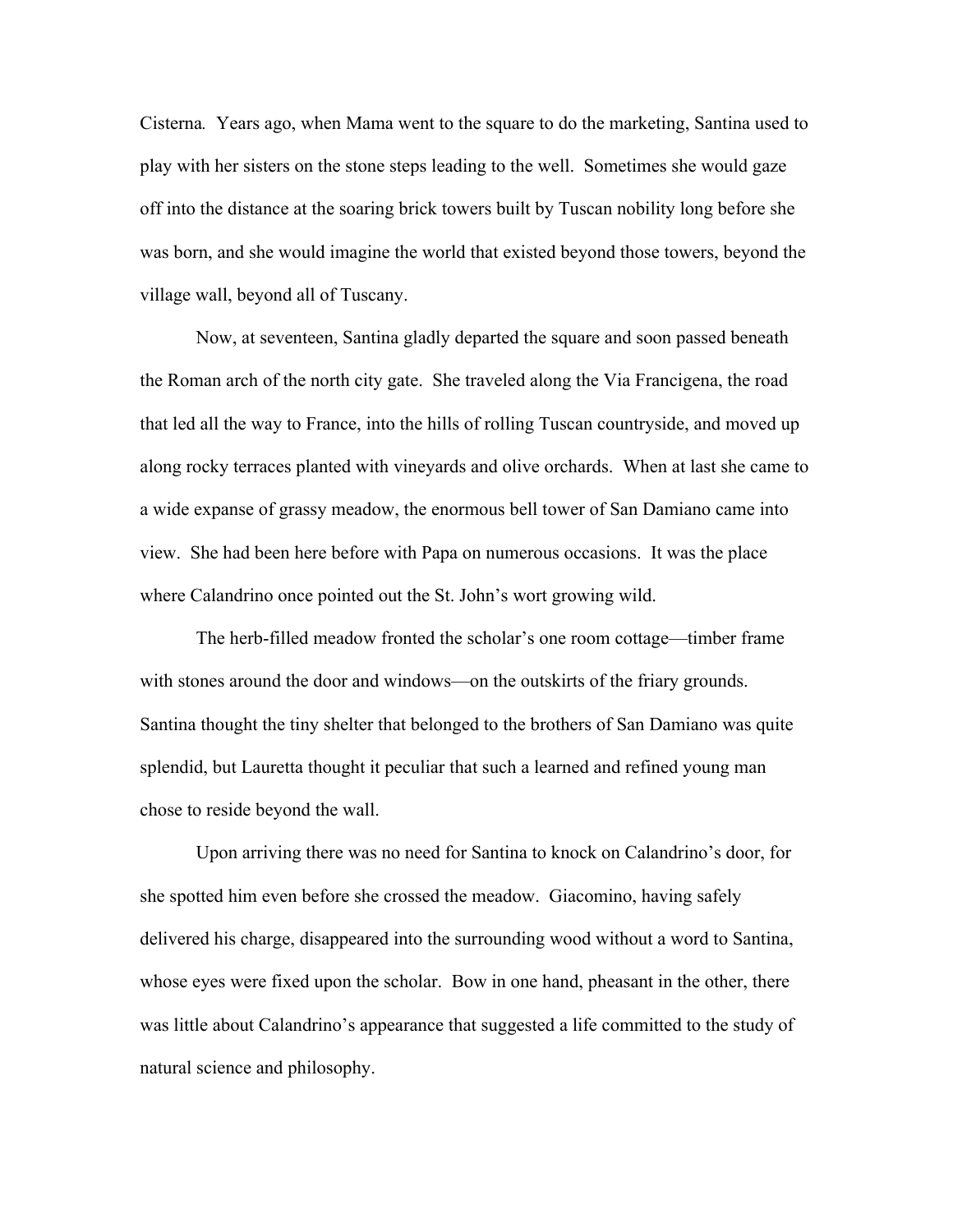"Buon Giorno, Santina!" the tall, broad-shouldered young man with a tousled mass of black curly hair called out as she stared at him from across the field. He wore long breeches and a coarsely woven sleeveless tunic, revealing arms grown strong and brown from physical labor out of doors. As he strolled toward her, she was almost certain he would sweep her into his arms and kiss her.

\*\*\*\*\*

## Chapter 2

## *Madonna Adalieta*

Santina had perhaps loved Calandrino since she was fourteen, since the day she ran to find him after Mama had gone into labor. She knew that Madonna Adalieta was having some sort of problem, and she thought Calandrino might have a remedy that could help. In her youthful imagination, she somehow hoped he would share with her the alchemist's secret, the philosopher's stone that could restore health and reverse misfortune.

*"Thank goodness you're here," she said, out of breath, when she reached the cottage on that dreadful day.* 

*"What's the matter?" he asked, his lighthearted expression turning sober when he saw the look on Santina's face.* 

*"Mama's having the baby, but something's the matter."*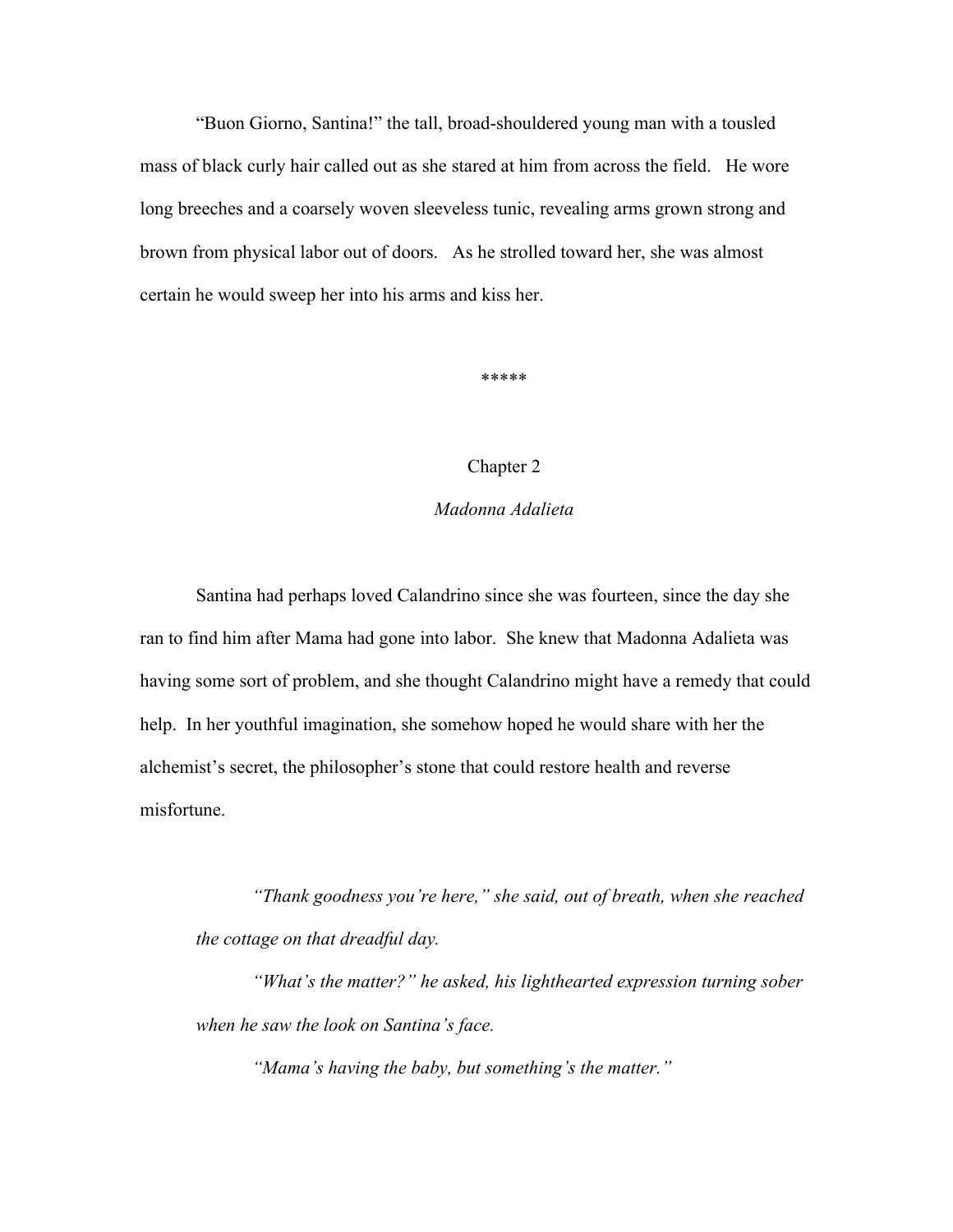*"Surely the midwife has been summoned?"*

*"Trotula can't seem to help her. But I thought…I thought you might be able to," Santina began, "if you could give her the philosopher's stone."*

*"The philosopher's stone," he repeated. "What do you know of the philosopher's stone, Santina?"* 

*"I know it is not a stone at all, but the elixir of life," she replied. "It is said that those who drink the elixir are granted eternal youth and forever changed, but I think the potion is only a powerful healing draught."*

*"You have been eavesdropping," he said, smiling just a little.*

*Too worried about Mama to feel embarrassed by his accusation, Santina merely shrugged. It was true she often spied Papa and Calandrino as they conducted their experiments in the attic room that served as Papa's "bottega," or alchemist's workshop.*

*Calandrino did not comment further upon the stone and instead began to speak of the Egyptians and the origins of the ancient science. Walking beside the scholar, Santina waited for him to finish his story about Osiris, a beloved pharaoh of Egypt, who was killed by his evil brother, chopped into fourteen parts and thrown into the Nile River. Beautiful Isis, his wife, came to search the water and collect the fragments of the corpse and then magically unite them. In this way Osiris was reborn.* 

*Santina understood, to some degree, that the Egyptian legend of death and rebirth had something to do with alchemy and the mysterious process of turning*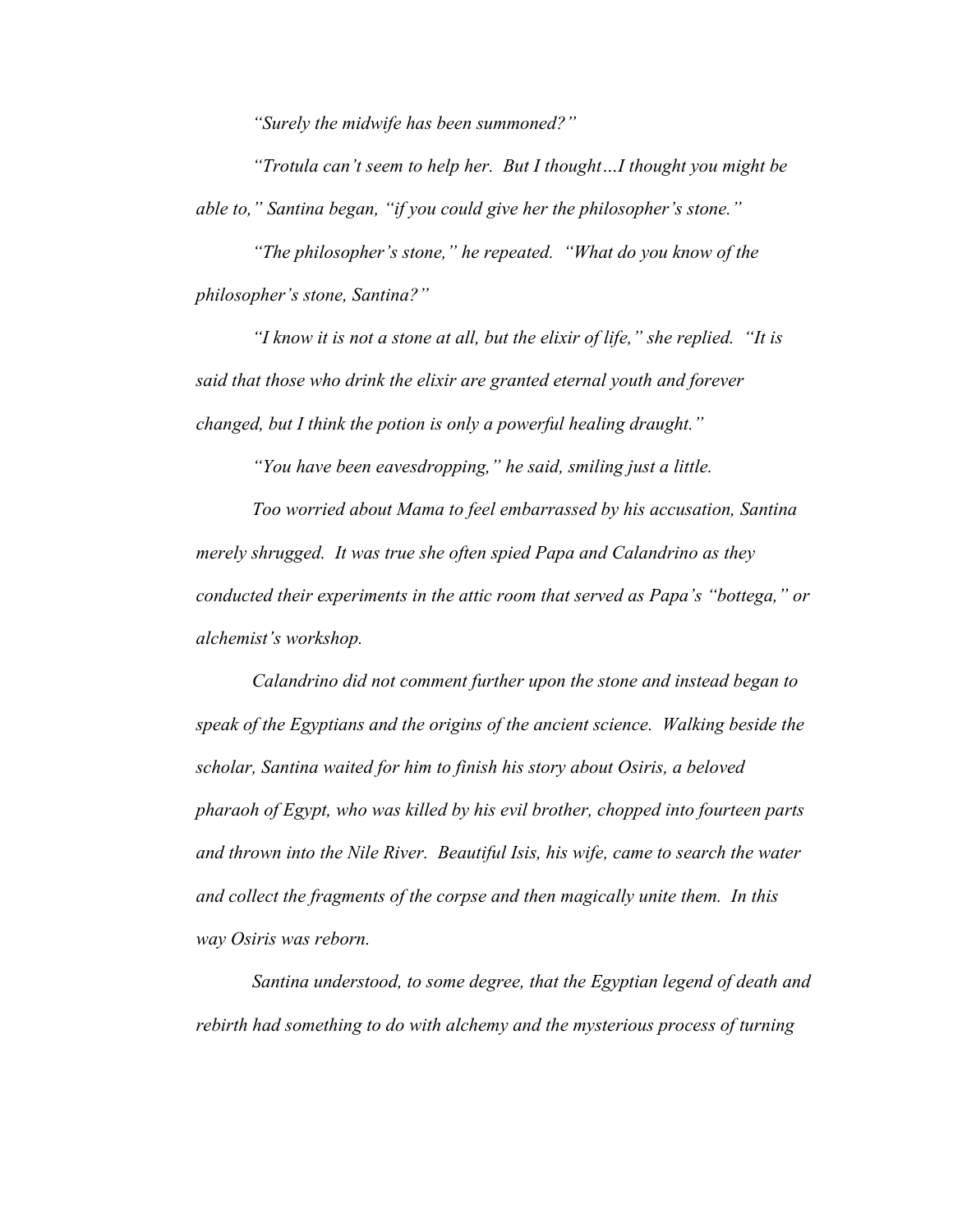*lead into gold. But at the time, she had little patience for Calandrino's tale. She just wanted him to give her the elixir that would help her mother.*

*"Those who died and went through the ritual of the resurrection could move freely between life and death. They could appear in any shape, any day," Calandrino waxed lyrically as he referred to the Egyptians. "The dead could*  leave their coffins and walk out of the tombs of the pyramids in broad daylight. *They could appear as crocodiles and swim in the Nile or turn into birds like the ibis and fly through the sky."*

*Calandrino spoke of what was written in the papyri of the Egyptian prayers for the dead, and Santina imagined the ability to transform, to change shape, to be able to walk through closed doors, to defy death. She was not sure what to think of the Egyptian mysteries, but she could envision an eternal kingdom where sickness and death no longer reigned. It was a world where Mama would always be safe.*

*"Do you have the stone then, Calandrino?" she asked the instant the young man had finished talking. "Can you help my mother?"*

*As though suddenly remembering Madonna Adalieta's plight, Calandrino looked downcast. "I'm afraid not, Santina," he said. "But I will pray to the One who gives life to all things. You must also."*

*Then he picked up a red stone flecked with gold and black. Pressing the stone into Santina's hand, he said, "There are many things we might not understand in this world, but the truth of God's love is pure and simple, just like this stone."*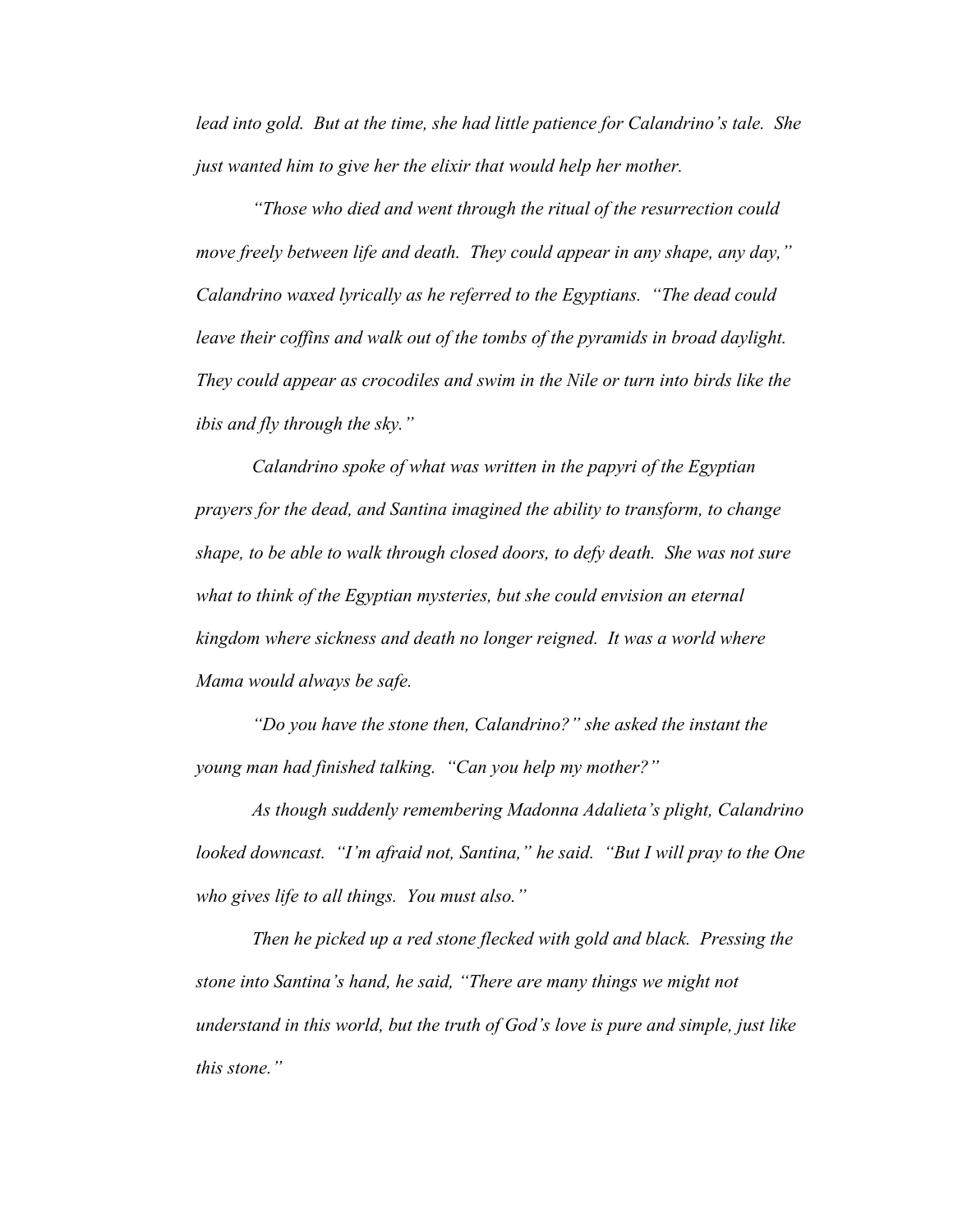As she had that fateful day three years earlier, Santina looked expectantly at Calandrino. Her heart sank when he began talking about a new book he had been loaned by one of the friar's at San Damiano. Although she had hoped for an altogether different sort of welcome, she sat beside him beneath the shade of a flowering pear tree and tried to listen attentively.

"*The Book of Thoth,*" he said, handing her a slim volume from a small collection of texts strewn across the grass.

Santina thumbed thoughtfully through the pages, taking time to study the strange images of human figures with animal heads, long-legged birds, and undecipherable characters bearing significance she could not begin to fathom.

"Who is *Thoth*?" she asked, wanting to understand the significance of the text.

"To the Egyptians he is represented by the ibis god, but the Greeks know him as the great sage, Hermes Trismegistus." Indicating the image of a figure with a birdlike head, he said, "Thoth was said to be one of the early kings—the inventor of hieroglyphics, the father of alchemy. His work has inspired all great thought. He's older than Plato. Older than Moses even."

Santina tried to absorb the weight of Calandrino's words. Her mind flooded with images of ancient Egypt, open deserts, palm trees, and tall pyramids. It was as though the text had flown from that faraway place into her hands. "I'd like to read this *Book of Thoth*. It would take me far from San Gimignano, I'm sure."

Calandrino smiled at the thought. "The book speaks of the highest reality and the spiritual path that prepares one to receive the greatest of truths."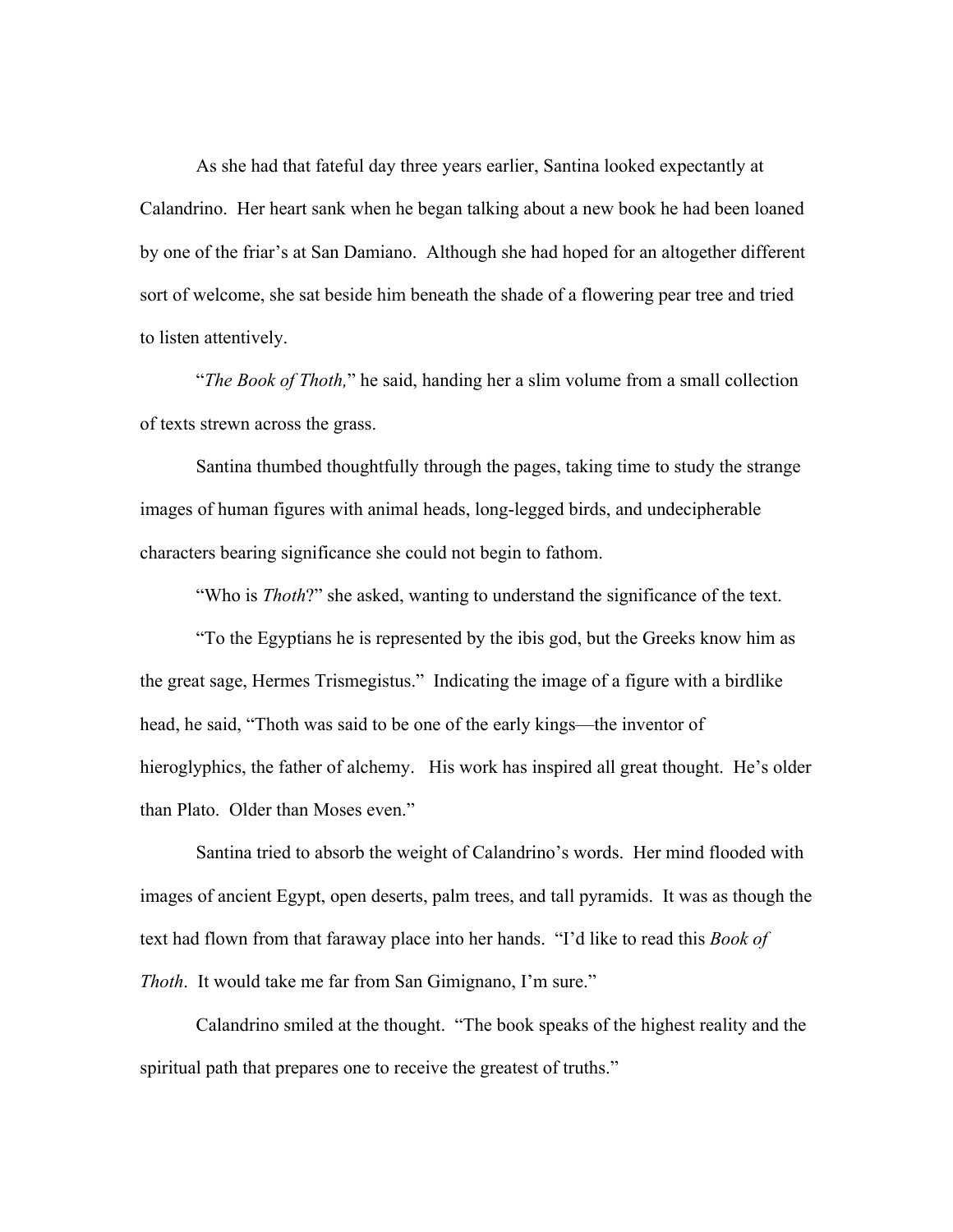"Might the book hold the secret to the philosopher's stone?" she asked. Although Santina no longer envisioned the stone as a healing draught that could restore health to the sick—as she had wanted to believe when Mama was dying—she imagined it to be an elusive bit of knowledge that held the key to the transformation of human suffering as much as the transmutation of the base metal.

"There is surely wisdom to be found within the pages, but the text does not promise to unlock the *Great Secret*. That book has yet to be found."

Santina returned to *The Book of Thoth* and studied the curious images. She wanted to ask him more about this mysterious book from Egypt, but the original lesson plan for the day seemed to dawn upon the young man. In a more measured tone he began to speak of *De Caelo* and the perfect motions of the spheres.

"Is it true?" Santina asked. "Do you believe such perfection exists?"

Calandrino appeared to contemplate her question as he stood and casually plucked a sprig of pear blossom. Sitting beside her again, he playfully tucked the spring flower behind Santina's ear. It was a simple gesture, and yet to an infatuated young woman it was as though he had offered a token of his undying love. Besotted, Santina gazed upon the scholar as though he was the only one who existed for her.

Perhaps aware, for the first time, of the beautiful young woman before him, Calandrino's expression registered surprise and, finally, understanding. As though examining a rare flower, he looked into her soft gray eyes and touched her silky brown hair. "Si. Most certainly."

Santina did not look away shyly but dared to return his stare. Calandrino Donati was four years her senior and would eventually return to the University. Regardless, she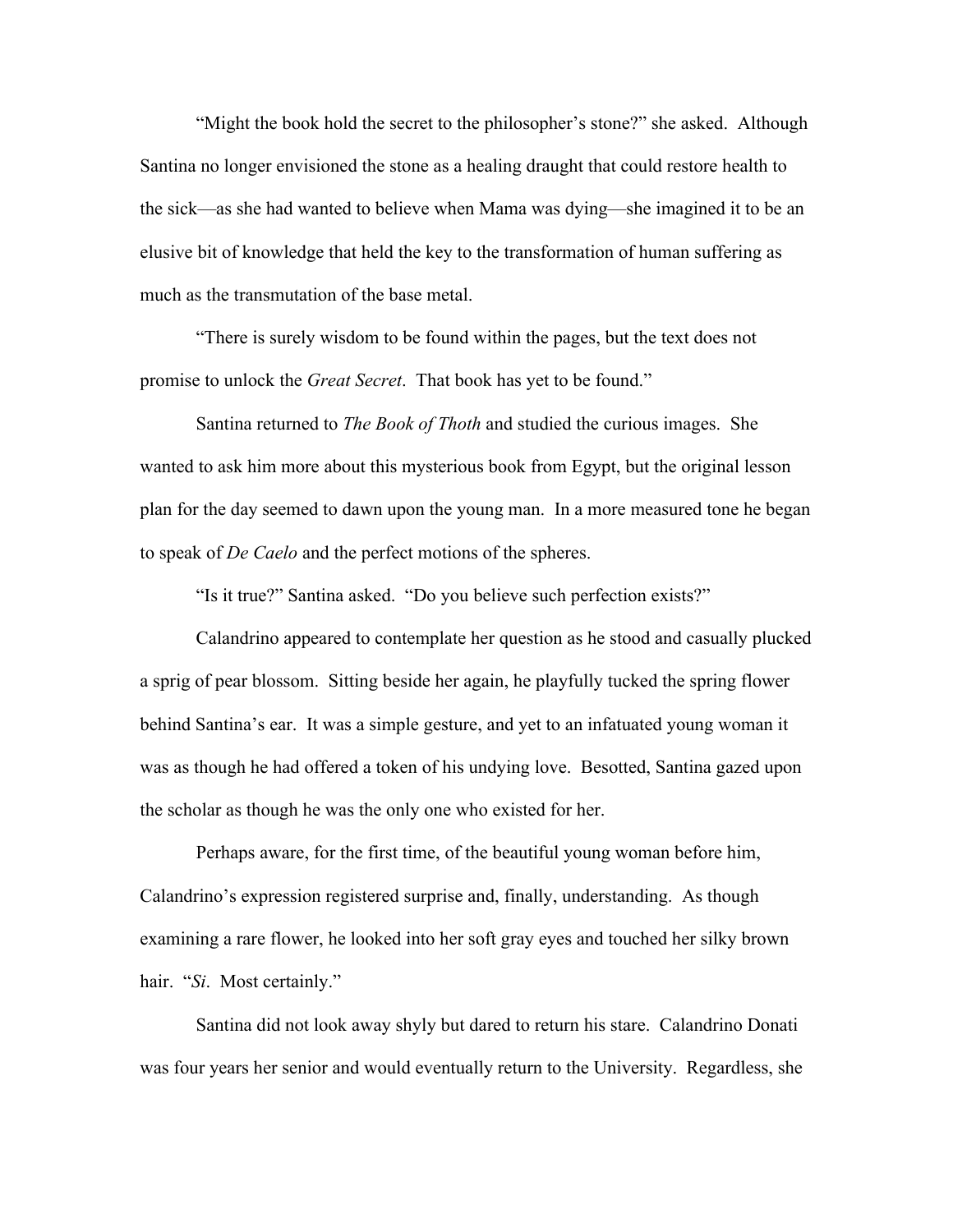hoped something more would come of their friendship. Papa thought highly of him and might very well approve the match, never mind that Calandrino was a scholar.

"I do, too," Santina murmured. "I think there is perfection in this world."

Calandrino hesitated before resting his hand on her shoulder. As he drew her close she was startled, but she never thought to resist the young man who was her tutor. Out in the sun his kiss tasted warm and sweet, and Santina thought there could be nothing more she would ever desire. *This must be love,* she thought as Calandrino's arms encircled her. The two tipped over and fell laughing to the ground, intoxicated with the scent of spring and the inspiring words of long dead philosophers.

Recollection of the outside world seemed to dawn upon Calandrino, who pulled himself away, regret in his eyes. He tried to speak of Aristotle, but Santina could not easily pay attention. She could only look at him longingly until Giacomino returned for her. When Calandrino handed her *The Book of Thoth*, Santina was not sure how she would endure the long wait till the following Wednesday.

As she began to make her way home that afternoon, she felt nothing would ever be the same again. God had seen fit to grant her this earthly happiness. She had only walked a few paces down the road when she turned to look at Calandrino once more. He had already returned to his texts. Perhaps it was the work of Avicenna that recaptured his attention.

In the back of her mind Santina was aware of the inherent obstacles to her clandestine romance. She was expected to marry the usual type of man—such as Taddeo da Certaldo—not a poor scholar who popped in and out of San Gimignano on occasion. But Santina had no desire to contemplate an end to something that had only just begun.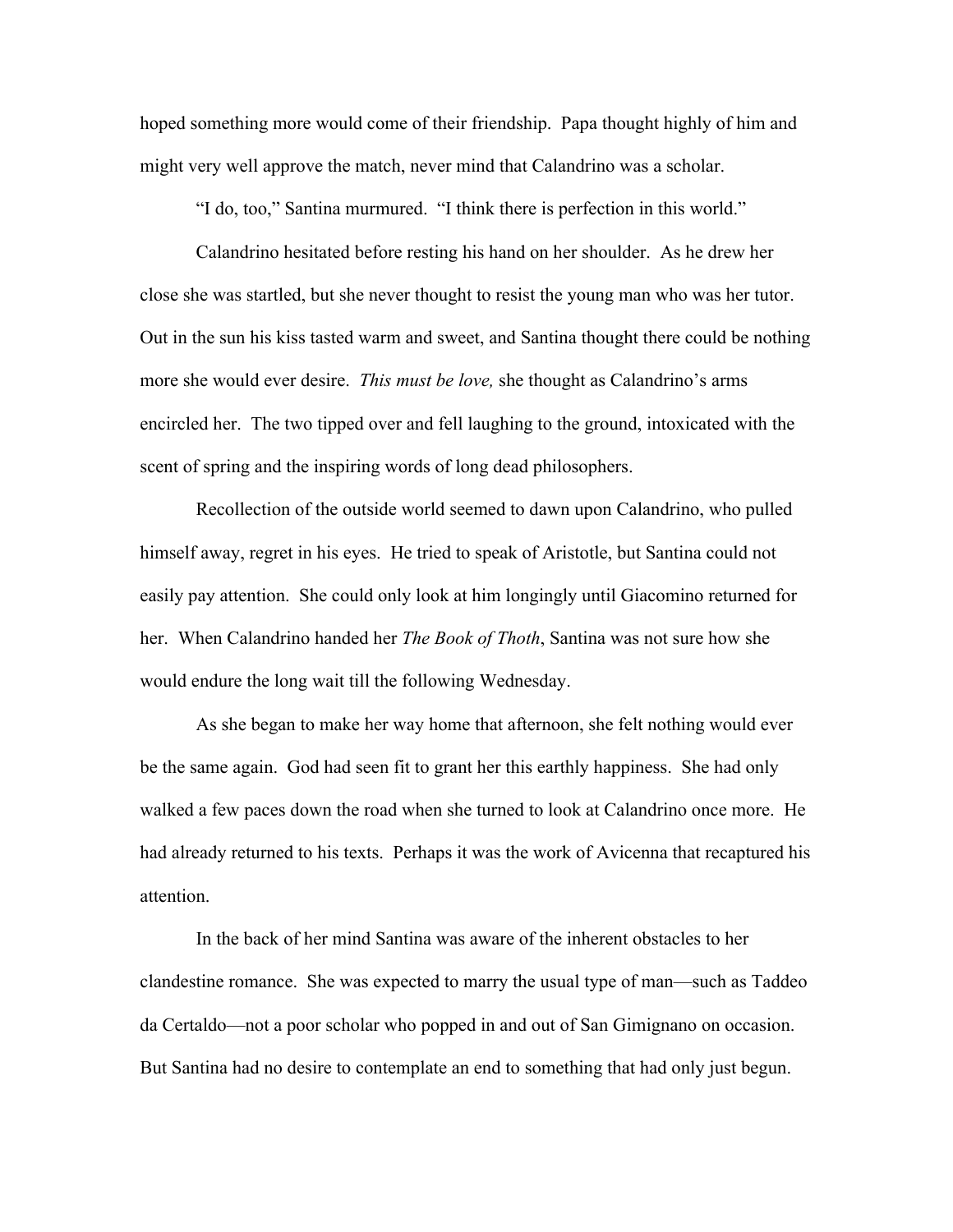*Papa can be persuaded*, she told herself as she walked to village. On that lovely May afternoon, Santina did not pause to consider Calandrino's view of the future or the ways of a dedicated scholar.

\*\*\*

When Santina and her sisters were children, Mama had warned them never to visit the public fountain alone. Although the cool water beckoned on hot summer days, one never knew who would be visiting the spring, located just outside the city wall, or what people were up to in the baths. Of course women did their laundry in the basins, and bathing was permitted when Mama or Papa was present. On a scorching hot day in July of 1343, Santina thought to ignore Mama's warning and walk alone along the *Via delle Fonti*, the steep road leading to the fountain.

It was Friday at midday when most everyone in San Gimignano rested, but thoughts of Calandrino kept Santina wide awake. As an excuse to visit the fountain, Santina carried a few handkerchiefs and linen chemises to wash. Continuing along the road, she briefly contemplated *The Book of Thoth* given to her by Calandrino. She tried to cultivate, as the sage advised, the proper orientation of the mind required to see the true face of God. However, her attention soon turned to her new romance, to Calandrino's touch, to the way he smiled and said *mia cara*, my darling, in greeting.

The scholar had come to occupy the center of Santina's thoughts through the hot days and nights of that summer. Neither her father nor sisters were privy to the romance, but Giacomino surely knew what his master's daughter was about. Although Santina